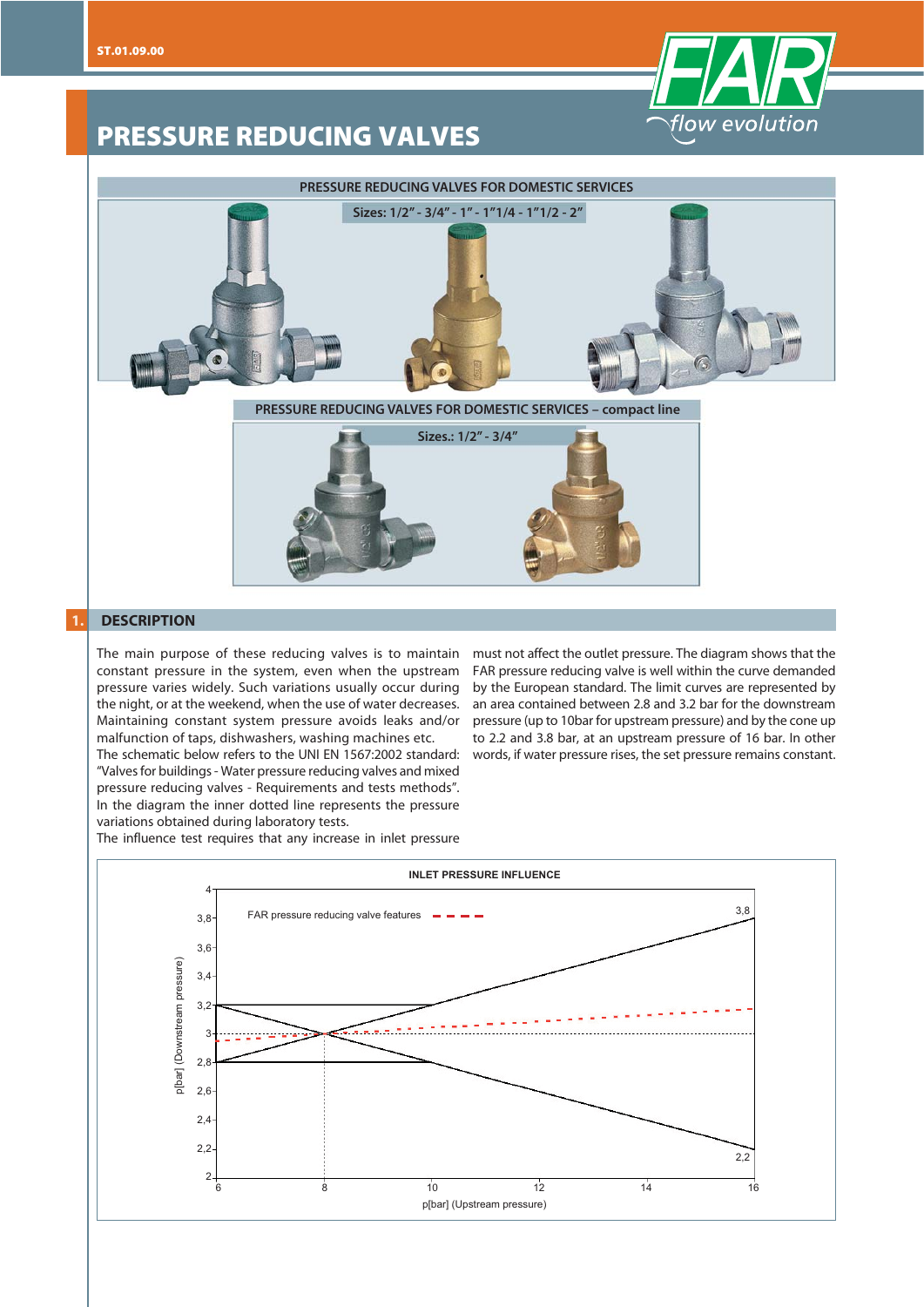

#### **2. FUNCTION**

The set pressure is kept constant by means of a membrane, which balances the opening force applied by the pressure calibration spring. The special shape of the stem and the internal profile of the cartridge ensure that fluid flows smoothly and quietly through the valve, without potentially damaging turbulence. The stem seal

inside the cartridge has been designed to operate with high upstream pressures. It comprises an O-ring toroidal gasket, enclosed between two Seger washers made of a special material with an antiextrusion function. A connection for a pressure gauge is located near the outlet of the pressure reducing valve.

**When taps are closed, the pressure of the fluid stream on the membrane is equal to the force of the calibration spring. In this way the shutter rises and closes the flow pathway.**

**When the user turns on a tap the water pressure acting on the membrane is reduced, allowing the spring to open and fluid to flow.**



#### **3. INSTALLATION**

When FAR reducing valves are installed in a new application, it is essential that the system is clean and free of debris which might damage the cartridge and the valve housing. The pressure reducing valve is normally located between two shut off points, one downstream and one upstream. These are useful for downstream pressure calibration and for regular, periodic maintenance.

It is recommended that a strainer should always be located upstream of the reducing valve (even though a small strainer is already built in to the cartridge)in order to increase the efficiency and life of the reducing valve and to



**!** Cleaning of the pipework is recommended before installation.



Calibration of the downstream pressure on the reducing valve is made by increasing, or decreasing the compression of the spring located inside the cap in the upper part of the reducing valve. In order to set the pressure value, once the reducing valve is installed, it is essential to:

- Close the shut off valve downstream of the reducing valve (Fig. B)
- Unscrew and remove the protective plug (Fig. C)

ensure cleaner water in the system.

- Using the Allen wrench supplied, screw the spring nut in a clockwise direction; the spring is thus compressed and the value of the calibrated pressure increases (unscrewing counter-clockwise causes both spring and calibration pressure to decrease). (Fig. D)

In order to make sure that calibration has taken place, it is recommended that the shut off valve downstream of the reducing valve be opened and closed - NB these operations must be carried out slowly, without risking damage to of variation in downstream pressure will depend on any rise system components from water hammer. Now screw the or reduction in the pressure upstream of the reducing valve. protective cap back in position. Once these operations have been carried out, the reducing valve is calibrated.

FAR reducing valves will automatically compensate for changing pressures in the system so that any sudden pressure surge in the water flow will not affect the setting. The limits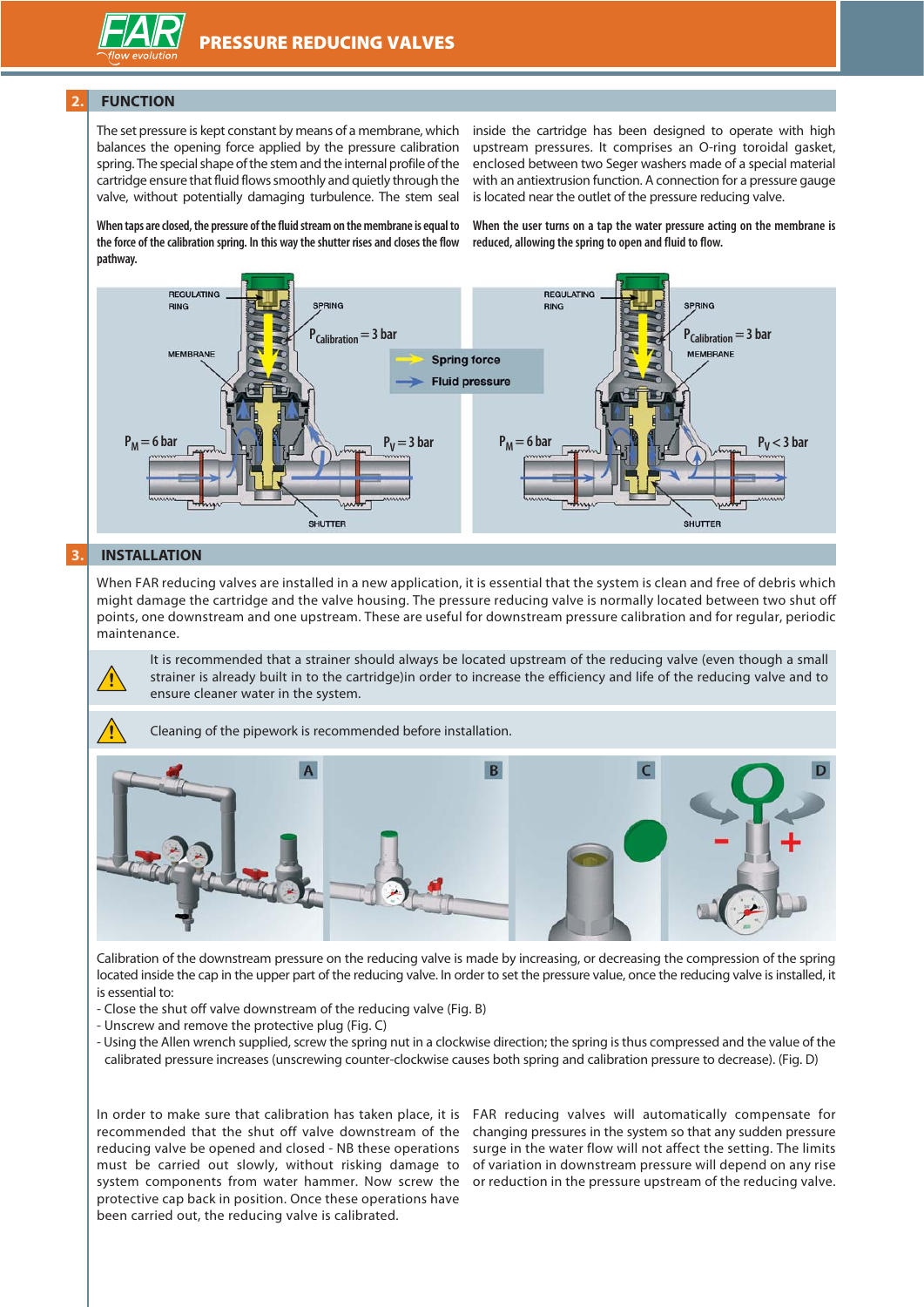### **4. MAINTENANCE**

In a domestic system with no strainer located immediately out by a qualified plumber. FAR 1/2", 3/4", 1" and 1"1/4 pressure after the meter at the water inlet, particles of calcareous reducers have a system for extracting the internal cartridge substances, mineral salts, etc can pass through and deposit on with no requirement for special tools that might damage key the filter, which is incorporated into the cartridge inside the components of the valve. Extraction of the cartridge can be pressure reducing valve. Deposits formed in this way can carried out without the need to disconnect the reducing valve decrease water flow, thus causing pressure flow problems. For from the pipework. In order to do this first close the shut off this reason, although maintenance is simple, it should be carried valves located before and after the reducer and then:



Now check the filter - washing where required. Reassemble the cartridge - replacing if damaged - position the steel ring, the spring and screw on the bonnet. Then screw the ring and set the desired pressure value.

In order to extract the cartridge from a **1"1/2-2"** reducing valve, unscrewed the bonnet by means of a 42 mm wrench. Then remove the spring and the steel ring. Position two screwdrivers under the brass disc - as shown in the figure and push down.

#### **5. SELECTING THE RIGHT PRESSURE REDUCING VALVE**

In order to choose the size of pressure reducing valve best suited to the specific installation requirements, refer to the flow rate / speed diagram. Bear in mind that in order to reduce noise in the pipes it is best to work with a water speed ranging from 1 to 2 m/s or compressed air between 10 and 20 m/s.







#### **Example 1** (red line) Choosing a reducer for 30 l/min **Solution**

The point corresponding to 30 l/min (1,8 m3/h) is on the **Solution** from 1 to 2 m/s. In this example we require a 3/4" pressure a value of 2.2 m3/h (36.6 l/min). reducing valve.

**Example 2** (blue line)

Check the flow rate of a 3/4" reducing valve operating at a speed of 2 m/s (i.e. at the suggested limit of application).

abscissa. Move up vertically until you intersect the line With 2 m/s on the ordinate, draw a line parallel to the abscissa corresponding to the diameter of the reducing valve ranging until you intersect the 3/4" line. At that point, the flow rate reads giving us the choice between a 3/4" and a 1" unit.

**Example 3** (green line) Choosing a reducer for an air capacity of 20m3/h. **Solution**

Extend from the required flow rate on the abscissa until you intersect the reducing valve curves. In this case there are 2 curves,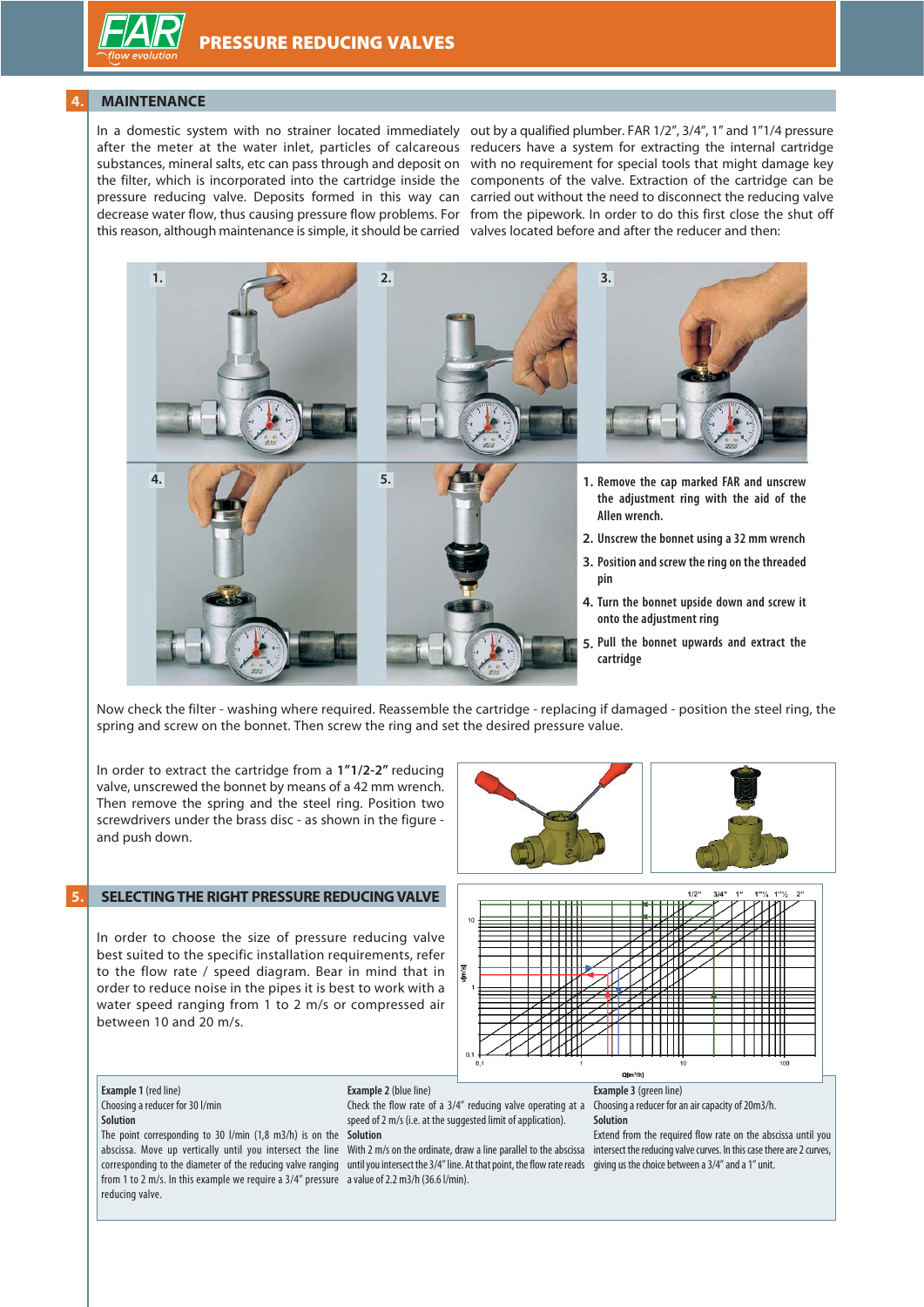#### **6. AVAILABLE PRESSURE REDUCING VALVES**

All FAR reducers are available in the following sizes: 1/2", 3/4", 1", 1"1/4, 1"1/2 and 2", and in brass or chrome-plated versions.



**ART. 2800 - ART. 2805 (COMPLETE WITH PRESSURE GAUGE)**

heating systems, with male-male connections



Brass pressure reducing valve for domestic services and heating systems, with male-female connections



**ART. 2820 - ART. 2825 (COMPLETE WITH PRESSURE GAUGE) ART. 2840 - ART. 2845 (COMPLETE WITH PRESSURE GAUGE)** Brass pressure reducing valve for domestic services and Brass pressure reducing valve for domestic services and heating systems, with female-female connections



**ART. 2810 - ART. 2815(COMPLETE WITH PRESSURE GAUGE)** connections



Chrome-plated pressure reducing valve for domestic Chrome-plated pressure reducing valve for domestic Chrome-plated pressure reducing valve for domestic services and heating systems, with male-male services and heating systems, with male-female services and heating systems, with female-female connections



**ART. 2830 - ART. 2835 ((COMPLETE WITH PRESSURE GAUGE) ART. 2850 - ART. 2855 (COMPLETE WITH PRESSURE GAUGE)** connections

#### **7. TECHNICAL FEATURES**

| <b>Reducer body material:</b> CR brass (CB770S) | Adjustable downstream pressure: from 1 to 6 bar |
|-------------------------------------------------|-------------------------------------------------|
| <b>Sealing seat:</b> AISI303 Steel              | <b>Nominal pressure:</b> 25 bar                 |
| Cartridge material: CR brass (CW602N)           | Max working temperature: $30^{\circ}$ C         |
| <b>O-ring and gaskets material:</b> EPDM        | <b>Compatible media:</b> water and air          |

#### **8. DIMENSIONAL FEATURES**





| CODE    | Ø1             | A   | B   | $\mathsf{C}$ | D   |
|---------|----------------|-----|-----|--------------|-----|
| 2825 12 | G1/2           | 137 | 121 | 115          | 127 |
| 2835 12 | G1/2           | 137 | 121 | 115          | 127 |
| 2825 34 | G3/4           | 142 | 121 | 126          | 130 |
| 2835 34 | G3/4           | 142 | 121 | 126          | 130 |
| 2825 1  | G <sub>1</sub> | 185 | 158 | 140          | 155 |
| 2835 1  | G <sub>1</sub> | 185 | 158 | 140          | 155 |



| CODE    | Ø1               | A   | В   | С   | D   |
|---------|------------------|-----|-----|-----|-----|
| 2845 12 | G1/2             | 136 | 121 | 87  | 97  |
| 2855 12 | G1/2             | 136 | 121 | 87  | 97  |
| 2845 34 | G <sub>3/4</sub> | 137 | 121 | 95  | 101 |
| 285534  | G <sub>3/4</sub> | 137 | 121 | 95  | 101 |
| 2845 1  | G <sub>1</sub>   | 180 | 158 | 104 | 113 |
| 2855 1  | G <sub>1</sub>   | 180 | 158 | 104 | 113 |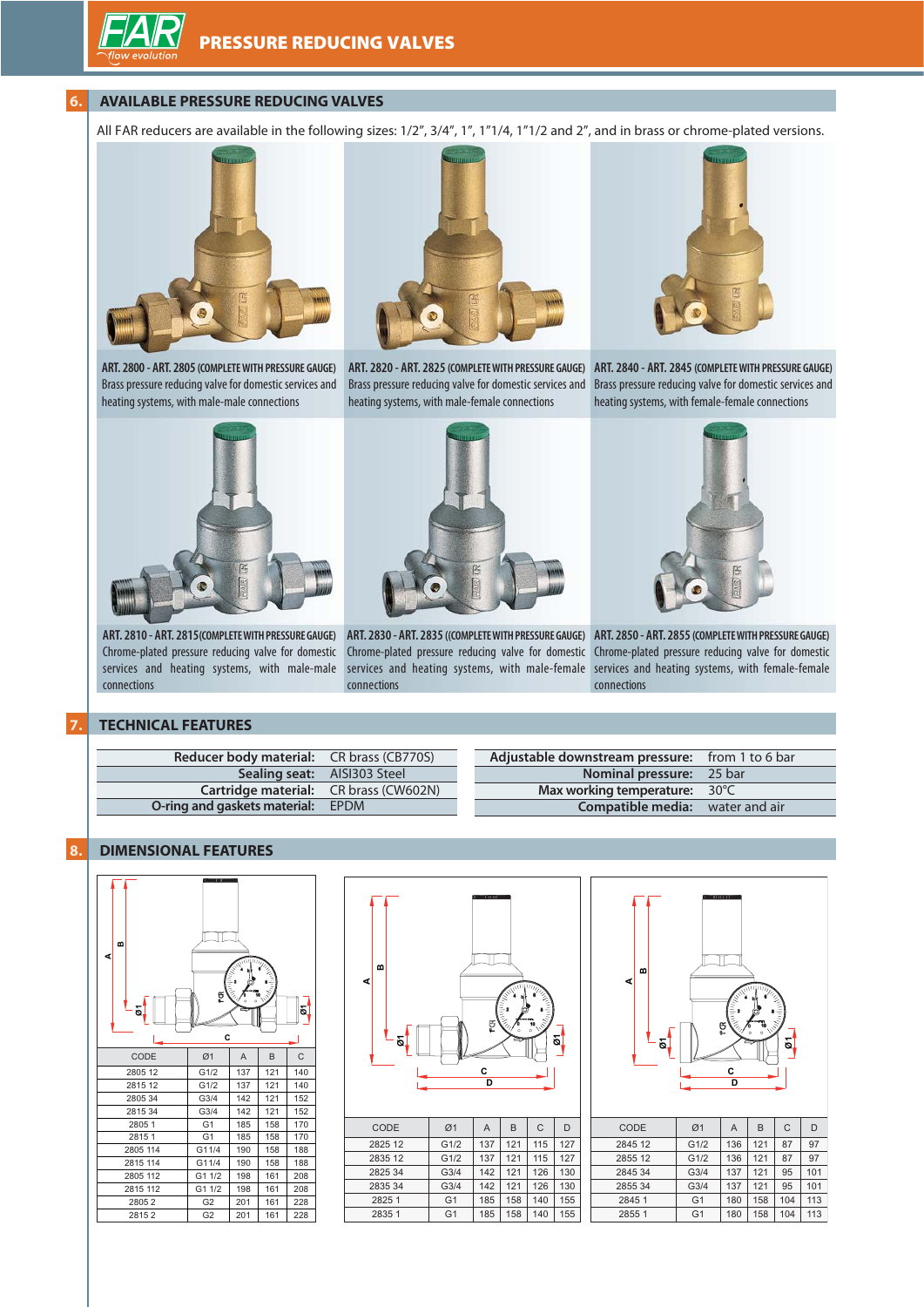

#### **9. PRESSURE REDUCING VALVE - COMPACT LINE**



#### **9.1 DESCRIPTION**

The downstream pressure is kept constant by means of a membrane, which balances the opening force applied by the pressure calibration spring. When the pressure of the fluid stream on the membrane is equal to the force of the calibration spring, there is no flow through the reducing valve.

When the user turns on a tap, however, the water pressure acting on the membrane is reduced, allowing the spring to open and fluid to flow. The special shape of the stem and the internal profile of the cartridge ensure the fluid flows smoothly and quietly through the valve, without potentially damaging turbulence.

The stem seal inside the cartridge has been designed to operate with high upstream pressures. It comprises an O-ring toroidal gasket, enclosed between two Seger washers made of a special material with an anti-extrusion function. Connection for a pressure gauge is located near the outlet of pressure reducing valve. Development, design and testing of FAR pressure reducing valve are in compliance with EN1567:2002 Standards.

FAR reducing valves will automatically compensate for changing pressures in the system so that any sudden pressure surge in the water flow will not affect the setting. The variation limits of the downstream pressure will depend on any rise or reduction in the pressure upstream of the reducing valve. In other words, if water pressure rises by some degree, as normally occurs at night, the set pressure remains constant.



# **9.2 INSTALLATION**

The pressure reducing valve is normally located between two shut off points, one downstream and one upstream. These are useful for downstream pressure calibration and for regular, periodic maintenance.

Calibration of the downstream pressure on the reducing valve is made by increasing or decreasing the compression of the spring located inside the cap in the upper part of the reducing valve. In order to set the pressure value, once the reducing valve is installed, it is essential to:

- Close the shut off valve downstream of the reducing valve
- Remove the protective plug by means of a screwdriver
- Using the Allen wrench supplied, screw the spring nut in a clockwise direction; the spring is thus compressed and the value of the calibrated pressure increases (unscrewing counter-clockwise causes both spring and calibration pressure to decrease)
- In order to make sure that calibration has taken place, it is recommended that the shut off valve downstream of the reducing valve be opened and closed - NB these operations must be carried out slowly, without risking damage to system components from water hammer.
- Now screw the protective cap back in position.